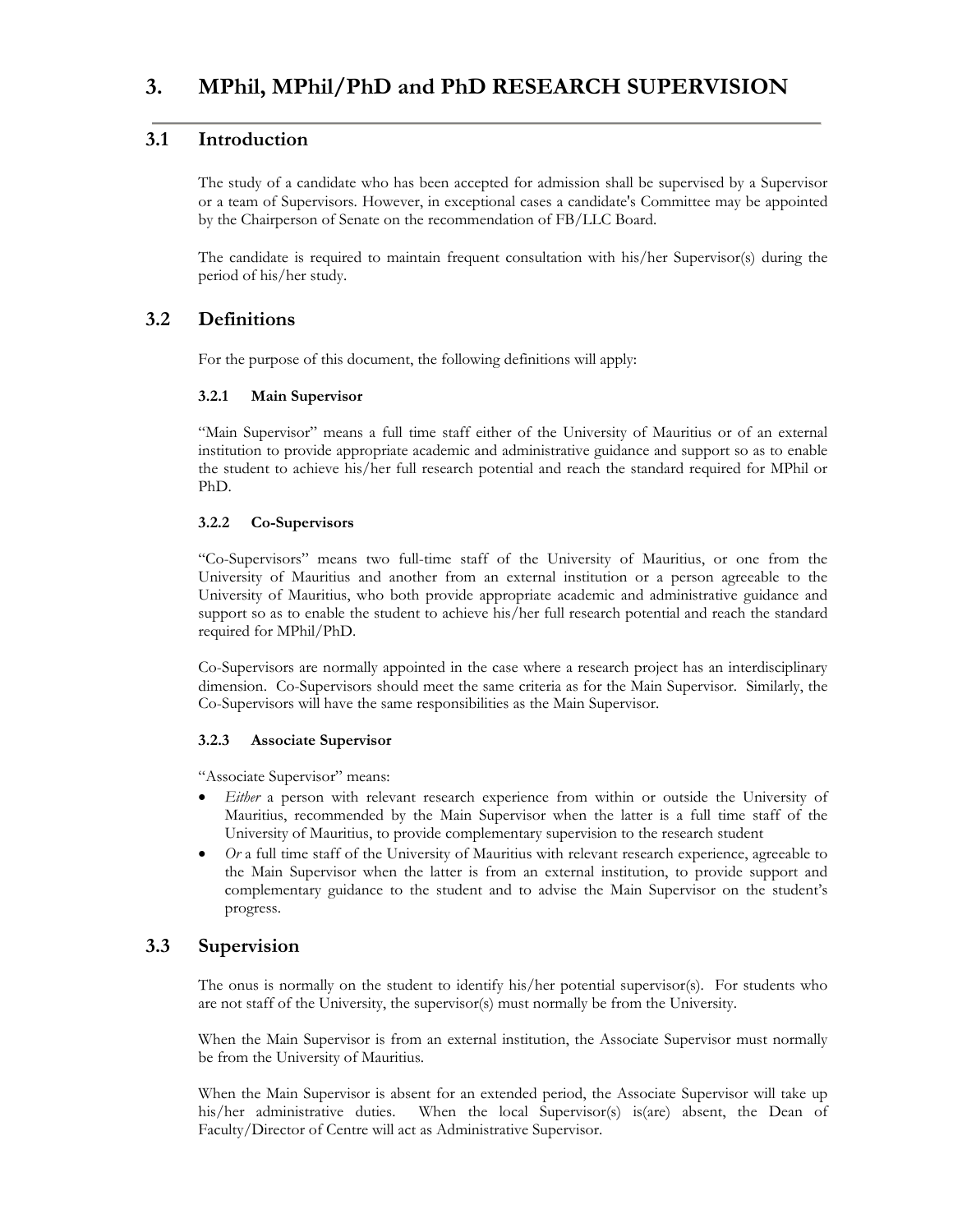When the Main Supervisor is an expatriate working at the UoM on a contractual basis, in the event that the contract of the Main Supervisor comes to term, an Associate Supervisor normally from the UoM will be appointed within six months of the expiry of the Main Supervisor's contract unless the latter agrees to continue with the supervision.

In exceptional circumstances, the Chairperson of Senate can appoint, upon the recommendation of the Faculty/LLC, a candidate's Committee comprising of not less than three members, for the supervision of a candidate.

# **3.4 Criteria for Supervision**

The Supervisor (whether Main, Co-Supervisor or Associate Supervisor) should meet one of the following criteria:

- (i) An academic staff or researcher with a PhD Degree and with at least two years of post PhD research experience and publications in the proposed field of study. However, an academic staff with 2 years post-PhD experience will be eligible to supervise a maximum number of 3 students. (UNDER REVIEW)
- (ii) An academic staff or researcher without PhD who is at least at Associate Professor level and who has extensive research experience as evidenced by publications in recognised international journals in the proposed field of study.
- (iii) However, an academic staff or researcher holding a PhD but with less than 2 years post-PhD research experience will be eligible to act as Associate Supervisor only.

# **3.5 ROLES AND RESPONSIBILITIES OF THE SUPERVISORS**

#### **3.5.1 Expertise of Supervisor**

- (i) The supervisor should possess recognised subject expertise, skills and experience to monitor, support and direct research students' work.
- (ii) The supervisor should ensure that the topic is feasible, given the candidate's abilities and the available resources.
- (iii) The supervisor should clearly state at the very outset the field of the research work.
- (iv) The particular role and responsibilities of an Associate Supervisor should be spelt out before the research work starts.

### **3.5.2 Provision of Structure**

- (i) Provide a clear picture to the students of the supervisor's research to avoid any ambiguity between supervisor's and student's work.
- (ii) Provide clear direction for the requirements each student must meet.
- (iii) Discuss with graduate students about research program plan and research methodology and ethics (research rigour, theoretical and experimental aspects of the research, expected standard of the research output and professional integrity).
- (iv) Ensure that students stay abreast of the literature and cutting-edge ideas in the field.
- (v) Supervisors need to closely monitor experimental work, keep a watch on results obtained and allocate sufficient time and effort in discussion of the interpretation of the results.
- (vi) Help students to develop professional skills in writing reports, papers, and grant proposals.
- (vii) Ensure that students participate actively in seminars and colloquia at the University or at national level.
- (viii) Establish professional networks and making use of professional contacts for the benefit of students.
- (ix) Ensure that time lines are set and strictly observed. Students should be requested to submit written work and the supervisor has to provide feedback and constructive criticism within a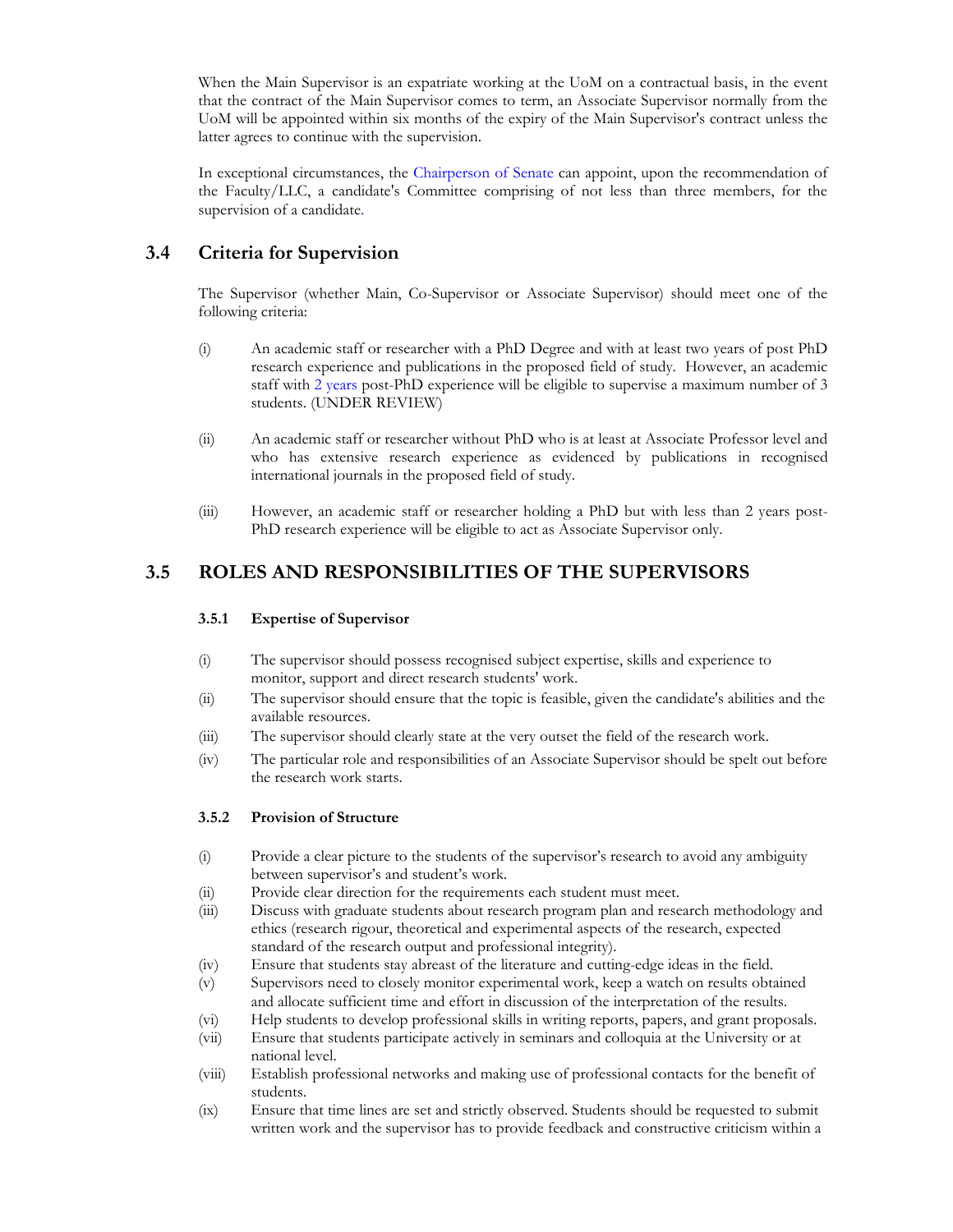reasonable time. At the thesis writing stage, supervisors should ensure that individual chapters or parts of chapters are submitted for correction instead of the whole thesis.

### **3.5.3 Respect of University Policies**

- (i) Ensure that the student fully understands the University Regulations and procedures for research degrees, and other relevant codes, policies, procedures and regulations of the University (health and safety, IPR) and ensure compliance;
- (ii) Ensure that all the University's procedures relating to the approval of the various stages of registration to completion of the programme are followed.

#### **3.5.4 Development of Good Relationship and Creation of a Conducive Environment**

- (i) Develop good working relationships with students that stimulate their creativity
- (ii) Provide regular feedback on the progress of students toward degree completion, including constructive criticism if the progress does not meet expectations.
- (iii) Acknowledge student contributions in research presented at conferences, in professional publications, or in applications for copyrights and patents.
- (iv) Facilitate career development, including advising students on the preparation of application materials for appropriate fellowship, scholarship, and other relevant opportunities.
- (v) Write letters of reference for appropriate fellowship, scholarship, award, and job opportunities.
- (vi) In case students face personal problems, supervisors should try as far as possible to assist them to avoid eventual drop-outs.

#### **3.5.5 Time Allocation**

Time allocation will depend on the stage of the research reached (eg. there will probably need to be more intensive supervision in the initial planning stage and at the writing-up stage). Also, the nature of the supervision (face-to-face meetings, contact via email/fax/telephone, and reading of submitted material) will have a bearing.

*A minimum time allocation of:* 

- (i) *90 hours supervision per year for a full-time research student and*
- (ii) *45 hours per year for a part-time student should be observed.*

### **3.5.6 Joint Supervision Between Different Departments/Faculties**

Due to the inter-disciplinary nature of some research programmes, it is often necessary to create supervisory teams consisting of academics from different Depts./Faculties across the University. In such cases, supervision as a 'team-based' approach should be encouraged and the student should meet with the team as a whole, rather than to focus on individual supervisors. This ensures that the project retains its inter-disciplinarity and that one subject is not trying to dominate another.

### **3.6 Academic Staff Development Scheme**

The Academic Staff Development Scheme provides funding to academic staff members who are registered for an MPhil/MPhil/PhD/PhD programme to go for short attachments abroad to carry out further research.

## **3.7 Responsibilities of the Student**

- Agree with the designated Supervisor(s) on research topic and proposal;
- Work diligently with the ultimate goal of successful completion of the research project within the prescribed period;
- Be able to work independently;
- Be innovative in the research project as it progresses;